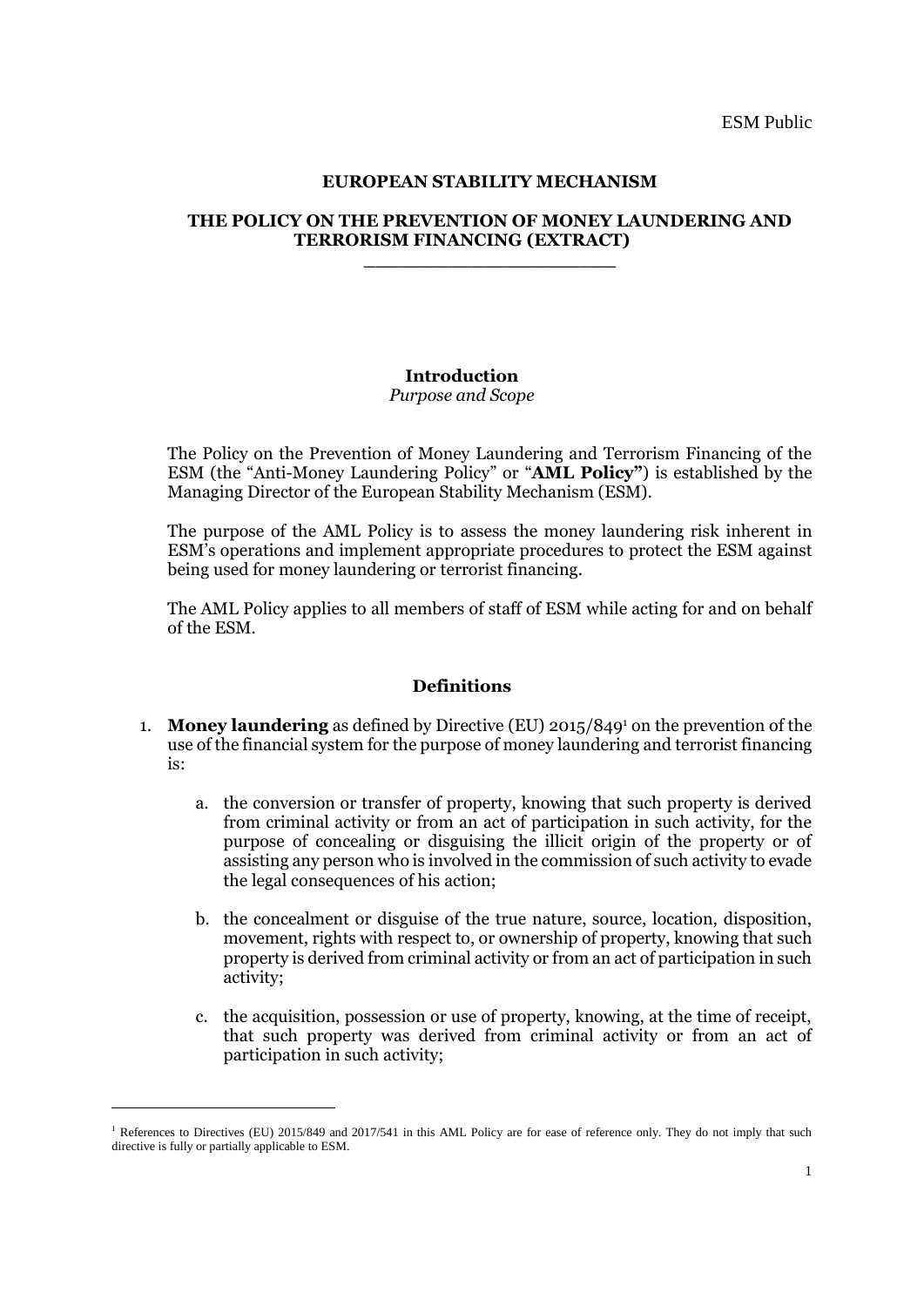- d. participation in, association to commit, attempts to commit and aiding, abetting, facilitating and counselling the commission of any of the actions mentioned in the foregoing points.
- 2. **Terrorist financing** means the provision or collection of funds, by any means, directly or indirectly, with the intention that they should be used or in the knowledge that they are to be used, in full or in part, in order to carry out any of the offences referred to in Articles 3 to 10 of Directive (EU) 2017/541 on combatting terrorism.

# **Measures to Prevent Using ESM for Money Laundering and Terrorist Financing**

- 1. To eliminate or to reduce the money laundering and terrorist financing risk to the minimum possible, the ESM will not engage in any other operation than is necessary to complete its mandate. The ESM currently does not establish business relationships with private individuals or non-financial institution corporates in relation to transactions performed to carry out its mandate, i.e. managing its paid-in capital, raising funds to finance the financial assistance programmes and providing support to ESM Members. Should the ESM decide at any time to establish business relationships with private individuals or non-financial institution corporates for such transactions, this would trigger the review of the AML Policy.
- 2. The ESM currently only enters into business relationships relating to its financial operations (funding lending and investments) with counterparties that are
	- a. Central Banks
	- b. Sovereigns
	- c. Government Agencies
	- d. Supranational Institutions
	- e. Credit or financial institutions either subject to the Directive (EU) 2015/849 on the prevention of the use of the financial system for the purpose of money laundering and terrorist financing or are operating in a third country which imposes requirements equivalent to those laid down in the above mentioned Directive and are supervised for compliance with those requirements.
- 3. The ESM uses a risk-based approach in assessing the counterparties for moneylaundering and terrorism financing risk and applies due diligence measures that commensurate with the risk.

### **Sanctions Compliance**

Sanctions compliance measures are implemented to ensure that the ESM does not enter into business relationship with entities subject to EU, UN or US sanctions.

# **On-going Monitoring, Reporting of Unusual Activity, Confidentiality**

- 1. On-going monitoring of counterparties and transactions is conducted in a risk-based manner.
- 2. Members of staff who have reason to suspect that a part or the entirety of a transaction is connected to money laundering or terrorist financing, must report this suspicion in